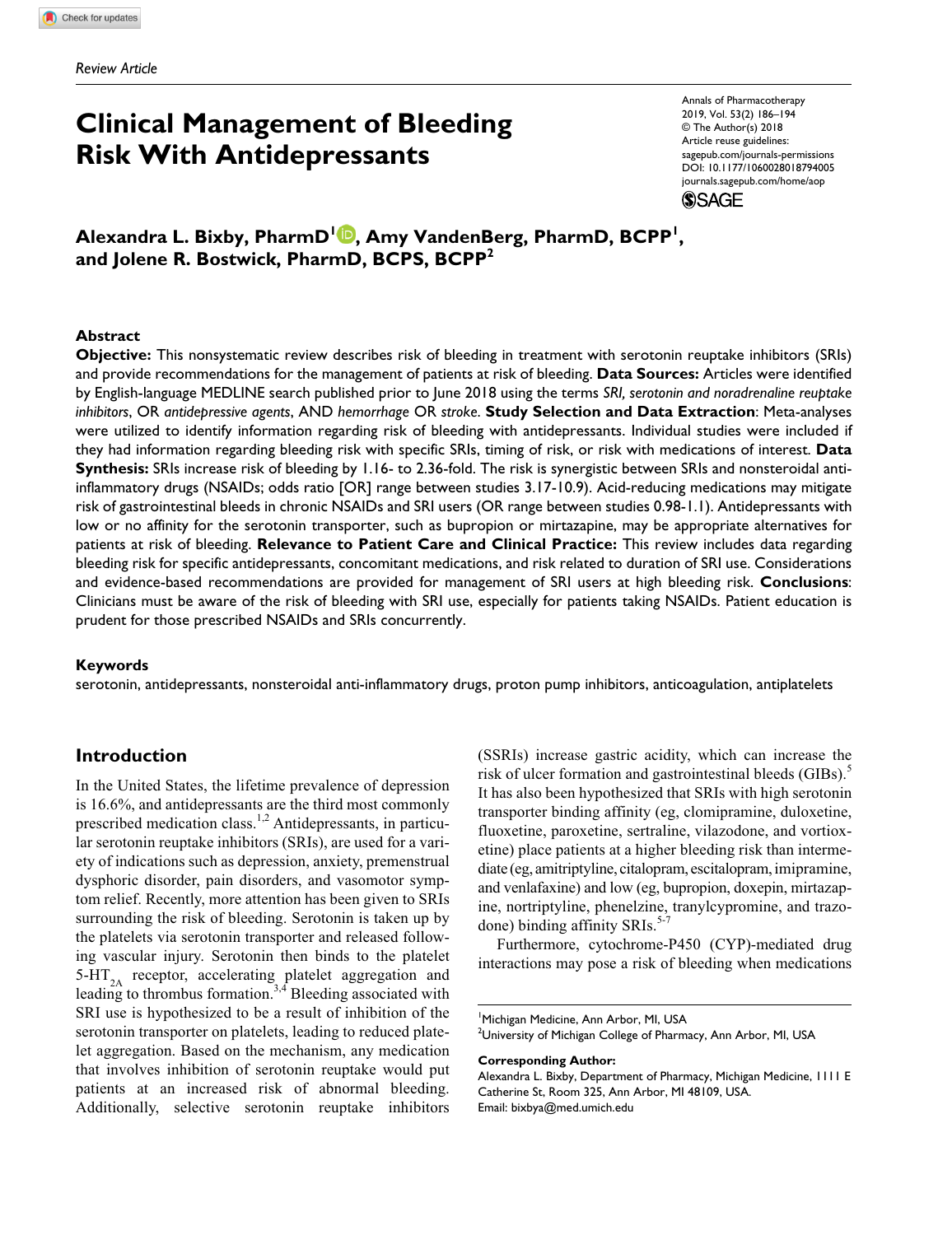with additive bleeding risk are combined.<sup>8,9</sup> Duloxetine (moderate CYP2D6 inhibition), fluvoxamine (strong CYP1A2, 2C9, 2C19, moderate CYP3A4, and weak CYP2D6 inhibition), fluoxetine (strong CYP2D6, 2C9, moderate CYP3A4, 2C19, and weak CYP1A2 inhibition), and paroxetine (strong CYP2D6 and weak CYP1A2, 3A4, 2C9, 2C19 inhibition) are the most notable CYP inhibitors among the SRIs.<sup>8</sup> Citalopram, escitalopram, sertraline, and venlafaxine are weak CYP2D6 inhibitors only. Drug-drug interactions are crucial to consider when determining the risk of bleeding with SRIs.<sup>8</sup>

Laporte et al<sup>3</sup> summarized observational studies reporting an increased risk of bleeding associated with SRI use. Outcomes highlighted in these studies include abnormal bleeding in the GI tract, postpartum hemorrhage (PPH), intracranial hemorrhage (ICH), and various other sites of bleeding, such as female genital tract bleeding, epistaxis, and hematoma.

Despite the observed risk of bleeding with SRI use, there is little guidance on strategies to overcome this risk. The purpose of this article is to review the risk of bleeding associated with SRI use illustrated in meta-analyses, examine the impact of concomitant medications, and discuss strategies to mitigate this risk.

## **Data Sources**

For this nonsystematic review, primary articles in the Englishlanguage were identified by MEDLINE search for metaanalyses published prior to May 2018 using the following search terms: ("Stroke"[Mesh] OR "Hemorrhage"[Mesh]) AND ((("Antidepressive Agents"[Mesh] OR "Serotonin Uptake Inhibitors"[Mesh]) OR "Serotonin Uptake Inhibitors"[Pharmacological Action]) OR "Serotonin and Noradrenaline Reuptake Inhibitors"[Mesh]).

# **Study Selection and Data Extraction**

A total of 35 meta-analyses were screened, and 25 were excluded because they were not designed to examine the risk of bleeding with antidepressants. Nine relevant meta-analyses were identified regarding the risk of bleeding with SRIs (Table 1), $^{3,10-17}$  and 1 meta-analysis was identified concerning risk for bleeding with mirtazapine and bupropion.

Original research studies were discussed in terms of whether they had information to answer questions regarding bleeding risk with specific SRIs, the timing of risk, or bleeding risk between SRIs and medications of interest. To determine the impact of additional medications on bleeding risk among antidepressant users, the following search terms were added to the above criteria: *platelet aggregation inhibitors, anti-inflammatory agents non-steroidal*,

and *anticoagulants*. Original research articles were considered if they examined the risk of bleeding among one of the above agents in addition to antidepressants. Bleeding risk for specific antidepressants was analyzed by identifying studies that discussed "affinity" for the serotonin transporter. Timing that bleeding risk is highest was determined by review of the 10 meta-analyses. Bibliographies of relevant articles were reviewed to identify additional applicable information.

## **Data Synthesis**

### *Overall Incidence of Bleeding With SRIs*

SRIs have been associated with a variety of bleeds, including GIB, ICH, PPH, and operative bleeding, but the inclusion of patients with differing sites and severities of bleeding vary by the article, leading to significant heterogeneity.<sup>3</sup> A meta-analysis of observational studies examining bleeding risk with SSRIs in 1 443 042 patients found a significant increase in any bleeding type of 41% (odds ratio [OR] 1.41; 95% CI = 1.27-1.57;  $P < 0.001$ ).<sup>3</sup> This risk was high especially in relation to GIBs, with an increased risk of 55%  $(OR = 1.55; 95\% CI = 1.32-1.82)$ , and lower for ICH, with an increased risk of  $16\%$  (OR = 1.16; 95% CI = 1.01-1.33). Most case-control studies explicitly focused on GIBs. In contrast, 8 of 11 cohorts included in the meta-analysis examined bleeding risk in the postsurgical population, and 2 of 11 studies included warfarin-treated patients, which contributed to heterogeneity ( $P < 0.001$ ). Despite differences among these studies, most of the published literature examining the effect of SRIs on bleeding risk focuses on the risk of GIB, making it difficult to determine the absolute risk of bleeding at other sites.

The impact of SRIs on bleeding at other sites, such as brain hemorrhage, PPH, and operative-related bleeds, is difficult to demonstrate given the low incidence of events. In a meta-analysis, Hackam and Mrkobrada<sup>15</sup> examined SSRI exposure associated with brain hemorrhage and found that that there was an increased risk of 61% (OR = 1.61; 95% CI  $= 1.04 - 2.51$ ). Similarly, women taking antidepressants during pregnancy have a 32% increase in the odds for developing PPH than those who do not use antidepressants ( $OR =$ 1.32; 95% CI = 1.17-1.48;  $P < 0.001$ ).<sup>16</sup> The highest risk of PPH was for patients with antidepressant use within 30 days of delivery, those taking SNRIs, and for women who underwent cesarean deliveries. The bleeding risk from preoperative use of serotonergic antidepressants remains difficult to ascertain. In a meta-analysis of cohort studies, there was no significant difference in reoperation caused by bleeding among antidepressant users (OR = 1.48; 95% CI =  $0.84$ -2.62).<sup>17</sup> Failure to account for antiplatelet medications and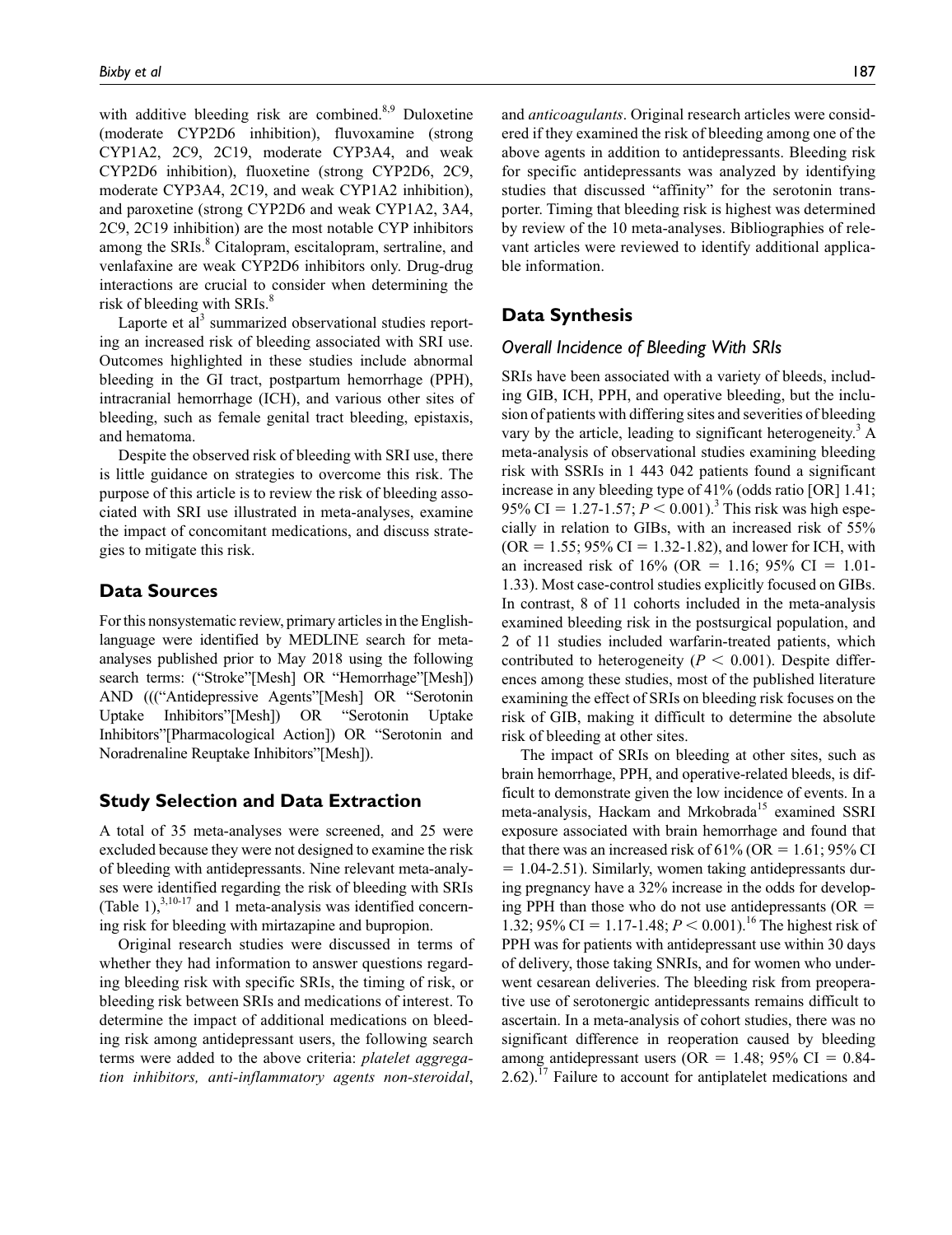| Study                                       | <b>Number</b><br>of Studies | n         | OR.         | 95% CI        |             | P Value Type of Bleed            | Control Group               | Intervention Group                                     |
|---------------------------------------------|-----------------------------|-----------|-------------|---------------|-------------|----------------------------------|-----------------------------|--------------------------------------------------------|
| Laporte et al, <sup>3</sup> 2017            | 42                          | 443 029   | 1.41        | $1.27 - 1.57$ | $<$ 0.000 l | Any                              | Non-SSRI users              | <b>SSRI</b>                                            |
| Laporte et al, <sup>3</sup> 2017            | NP                          | <b>NP</b> | 1.55        | $1.32 - 1.83$ | NP          | GIB                              | Non-SSRI users              | <b>SSRI</b>                                            |
| Loke et al, 10 2008                         | 4                           | 153 000   | 2.36        | $1.44 - 3.85$ | 0.0006      | <b>GIB</b>                       | Non-SSRI users              | <b>SSRI</b>                                            |
| Jiang et al, 11 2015                        | 22                          | 073 000   | 1.55        | $1.35 - 1.78$ | $<$ 0.001   | <b>UGIB</b>                      | Non-SSRI users              | SSRI users (included<br>duloxetine and<br>venlafaxine) |
| Anglin et al, <sup>12</sup> 2014            | 15                          | 393 268   | 1.66        | $1.44 - 1.92$ | NP          | <b>UGIB</b>                      | No treatment                | <b>SSRI</b>                                            |
| Oka et al, <sup>13</sup> 2014               | 6                           | 223 947   | 1.73        | $0.65 - 2.82$ | NP          | <b>UGIB</b>                      | Non-SSRI users              | <b>SSRI</b>                                            |
| Laporte et al, <sup>3</sup> 2017            | NP                          | NP        | 1.16        | $1.01 - 1.33$ | NP          | <b>ICH</b>                       | Non-SSRI users              | <b>SSRI</b>                                            |
| Shin et al, <sup>14</sup> 2014              | 13                          | 964 252   | 1.32        | $1.02 - 1.71$ | NP          | Hemorrhagic<br>stroke            | Non-SSRI users              | <b>SSRI</b>                                            |
| Hackam and<br>Mrkobrada, <sup>15</sup> 2012 | $\overline{4}$              | 223 873   | 1.61        | $1.04 - 2.51$ | NP          | <b>Brain</b><br>hemorrhage       | Non-SSRI users              | <b>SSRI</b>                                            |
| Jiang et al, <sup>16</sup> 2016             | 8                           | 572 686   | $1.32$ (RR) | $1.17 - 1.48$ | < 0.001     | <b>PPH</b>                       | Non-antidepressant<br>users | Antidepressant<br>users                                |
| Singh et al, $17$ 2015                      | 8                           | 565 312   | 1.48        | $0.84 - 2.62$ | <b>NP</b>   | Reoperation<br>bleeding<br>event | Non-antidepressant<br>users | Serotonergic<br>antidepressants                        |

Table 1. Risk of Bleeding Associated With SSRI Use.<sup>3,10-17</sup>

Abbreviations: GIB, gastrointestinal bleed; ICH, intracerebral hemorrhage; NP, not provided; OR, odds ratio; PPH, postpartum hemorrhage; RR, risk ratio; SSRI, selective serotonin reuptake inhibitors; UGIB, upper gastrointestinal bleed.

potential CYP enzyme inhibition may confound these results. More studies are necessary to determine how bleeding risk with SRI use can be correlated with brain hemorrhage, PPH, and surgical interventions.

# *Gastrointestinal Bleeding Associated With SRI Use*

Although significant bleeding is rare, with a baseline incidence of upper GIB of 23 per 10 000 patients per year, GIB-associated mortality is between  $3\%$  and  $14\%$ .<sup>16,18,19</sup> Thus, it is essential to recognize that SRIs can increase this risk. In an observational study by Kim et  $al<sup>18</sup>$  examining risk factors for GIBs in patients in South Korea, unspecified SSRI exposure was associated with a 0.44% annual prevalence of GIB. Risk of bleeding increased with the number of risk factors present (eg, comorbid conditions, concomitant drugs, and personal habits, such as smoking and alcohol consumption) and consistently increased with age. In fact, 1.2% to 1.9% of SSRI users older than 70 years developed a GIB. In a meta-analysis examining the risk of upper GIB with SSRI use, the risk was increased by 55% (OR = 1.55; 95% CI = 1.35-1.78;  $P < 0.001$ ) with SSRIs.<sup>16</sup> Based on these results, the number needed to harm (NNH) was 791 patients. Other metaanalyses have reported similar findings, ranging from a 1.55- to 2.36-fold increased risk of GIB among SRI users (Table 1).<sup>3,11-13</sup> These results solidify the association between SRI use and risk of GIBs.

# *Concomitant Medications That Affect SRIs' Impact on Bleeding*

In addition to SRIs increasing the risk of bleeding, it is vital to consider concomitant medications that may additively increase the risk, such as antiplatelet medications and nonsteroidal anti-inflammatory drugs (NSAIDs). A population-based retrospective study examined the risk of GIBs associated with SSRIs (ie, citalopram, escitalopram, fluoxetine, fluvoxamine, paroxetine, and sertraline) and antiplatelet therapy (eg, aspirin and clopidogrel) following acute myocardial infarction.<sup>9</sup> Compared with aspirin alone, use of SSRIs with aspirin was associated with an increased risk of bleeding (hazard ratio  $[HR] = 1.42; 95\%$  $CI = 1.08-1.87$ . Similarly, compared with dual antiplatelet therapy alone (aspirin and clopidogrel), SSRI use in combination with dual antiplatelet therapy increased the risk of bleeding (HR =  $1.57$ ; 95% CI =  $1.07-2.32$ ). Supporting these findings, a nationwide population-based study of clopidogrel users found that SSRI use in addition to clopidogrel increases the risk of lower but not upper GIB (HR = 2.22, 95% CI = 1.91-4.58,  $P = 0.048$  and HR  $= 1.27, 95\% \text{ CI} = 0.56 - 2.89, P = 0.565, respectively.$ <sup>20</sup> In contrast, an analysis of the French Spontaneous Reporting Database examining bleeding adverse drug reactions among those exposed to antiplatelet agents failed to show a significant association between bleeding events and SRI use (adjusted reporting  $OR = 0.8$ ; 95% CI = 0.5-1.2;  $P = 0.3$ ). However, there were only 62 cases  $(4.7%)$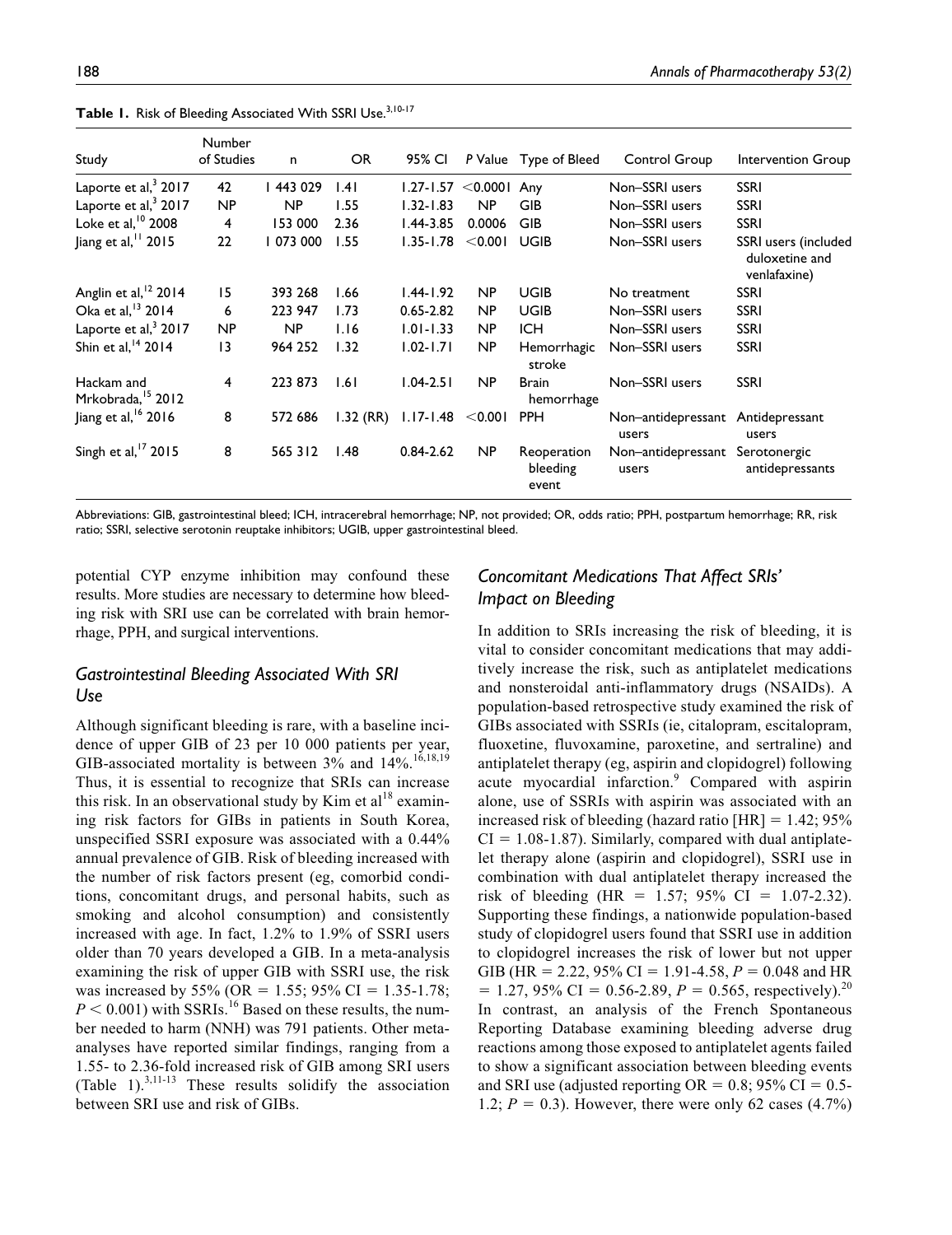| Study                                                 | <b>SSRI</b> <sup>a</sup> | $SSRI + PPIa$       | NSAIDs <sup>a</sup> | $SSRI + NSAIDsa$    | $SSRI + NSAID + PPIa$ |
|-------------------------------------------------------|--------------------------|---------------------|---------------------|---------------------|-----------------------|
| Anglin et al, <sup>12</sup> 2014                      | $1.66$ (1.44-1.92)       | <b>NR</b>           | $2.8(2.2-3.56)$     | $4.25(2.82 - 6.42)$ | <b>NR</b>             |
| Loke et al, $10$ 2008                                 | 2.36 (1.44-3.85)         | <b>NR</b>           | $3.16(2.40-4.18)$   | $6.33(3.40-11.8)$   | <b>NR</b>             |
| Oka et al, <sup>13</sup> 2014                         | $1.73(0.65-2.82)$        | NR.                 | $2.55$ (1.51-2.59)  | $4.02(2.89-5.15)$   | <b>NR</b>             |
| Dall et al, <sup>27</sup> 2009                        | $1.67$ (1.46-1.92)       | $0.96(0.5-1.82)$    | NR.                 | $8.0(4.8-13)$       | <b>NR</b>             |
| Targownik et al, <sup>28</sup> 2009                   | $1.43$ (1.09-1.89)       | $0.56(0.24-1.3)$    | NR.                 | $3.17(2.01 - 5.0)$  | $0.93(0.29-3.03)$     |
| de Abajo and García-<br>Rodríguez, <sup>29</sup> 2008 | $1.8(1.1-2.9)$           | $1.3(0.5-3.3)$      | <b>NR</b>           | $9.1(4.8-17.3)$     | 1.1 $(0.3-3.4)^{b}$   |
| Jiang et al, $1$ 2015                                 | $1.55$ (1.35-1.78)       | $0.81(0.43 - 1.53)$ | NR.                 | $10.9(7.3-16.2)$    | $0.98(0.51-1.88)^{b}$ |

Table 2. Additive Risk of Gastrointestinal Bleed With Concomitant SSRIs, NSAIDs, and Acid-Suppressing Agents.<sup>10-13,27-29</sup>

Abbreviations: NR, not reported; NSAIDs, nonsteroidal anti-inflammatory drugs; OR, odds ratio; PPI, proton pump inhibitor; SSRI, selective serotonin reuptake inhibitor.

<sup>a</sup>Reported as OR (95% CI).

<sup>b</sup>PPIs were grouped with other acid-suppressing medications.

of combined SRI and antiplatelet users.<sup>21</sup> Because aspirin, clopidogrel, and SRIs each inhibit platelet function, providers must be aware that concomitant use can increase the risk of bleeding and monitor patients appropriately.

In addition to antiplatelet agents, anticoagulants are associated with a risk of abnormal bleeding events. The risk of bleeding associated with anticoagulants and SRIs has been examined throughout the literature. In a retrospective cohort of patients treated with low-molecular-weight heparin for venous thromboembolism, SSRI use  $(n = 92/575)$  was not associated with an increased incidence of major bleeding when compared with patients without SSRI treatment ( $n =$ 483/575): 19.6% versus 17%; *P* = 0.548.22 However, significantly more patients in the SSRI group were also on acid suppressive therapy, which was shown to significantly reduce major bleeding (OR = 0.24; 95% CI = 0.07-0.90; *P*  $= 0.014$ ). Interestingly, 42.6% (n  $= 6/13$ ) of patients on escitalopram experienced a major bleeding event, which warrants further investigation. In addition, warfarin was associated with an increased rate of hemorrhage among SSRI users in the AnTicoagulation and Risk factors In Atrial fibrillation (ATRIA) study (adjusted relative risk  $[RR] =$ 1.41; 95% CI = 1.04-1.92;  $P = 0.03$ .<sup>23</sup> Similar studies have found an increased risk of clinically relevant bleeding with or without an increased risk of hospitalization among SSRI and warfarin users.24-26 Based on these studies, concomitant warfarin and SRI use should be done cautiously.

NSAIDs increase the risk of GIBs through a variety of mechanisms; therefore, their use with SRIs is of particular interest. Consistently throughout the literature, the risk of GIB is increased when SSRIs and NSAIDs are used simultaneously (Table 2).<sup>10,12,13</sup> In a meta-analysis of observational studies looking at SSRI use and GIBs, concomitant use of NSAIDs was associated with an increased risk of bleeding (OR = 6.33; 95% CI = 3.40-11.8;  $P < 0.00001$ ), with a NNH of 82 per year.<sup>10</sup> This effect is synergistic because concurrent use of SSRIs and NSAIDs was

associated with a higher risk than either medication alone. Additionally, of the 101 postmarketing reports included in this meta-analysis, 80% had concomitant exposure to NSAIDs, antiplatelets, or anticoagulants. A similar metaanalysis was published to obtain a more precise estimate of upper GIB risk with SSRIs with or without  $NSAIDs<sup>12</sup> Risk$ of upper GIB was additive for the combination of SSRIs and NSAIDs. Unfortunately, the authors did not describe NSAID agent, dose, and duration of use, a significant limitation of the published literature. Given the substantial increase in GIB rates for patients taking NSAIDs in combination with SSRIs, providers must consider strategies to mitigate this risk.

Because one proposed mechanism of increased GIB rates is an increase in gastric acidity, one strategy to reduce the risk of GIB for patients on SSRIs is to utilize acid-suppressing agents.<sup>14,27-29</sup> There is no single study strictly examining the use of proton-pump inhibitors (PPIs) with SSRIs to determine bleeding risk. However, a few studies assess the combination of these medications in subgroup analyses (Table 2).<sup>14,27-29</sup> This evidence suggests that PPI use diminishes the risk of SSRI-associated GIBs, especially when patients are taking NSAIDs concomitantly. Although PPIs may reduce the risk of GIBs among SRI users, there are several adverse effects with long-term use (eg, fracture, hypomagnesemia, vitamin B12 deficiency, dementia, kidney damage, *Clostridium*  difficile infection, and pneumonia).<sup>30</sup> Recent data suggest that PPI use increases the probability of depression among the elderly population (adjusted OR = 2.38; 95% CI = 0.49-4.38;  $P = 0.045$ .<sup>31</sup> However, only 9% of participants in the PPI group and 3% in the non-PPI group were taking SSRIs at baseline. Therefore, this study does not provide evidence that PPI use would worsen preexisting depression. As with the initiation of any medication, the risks and benefits must be deliberated to make the best decision for an individual patient.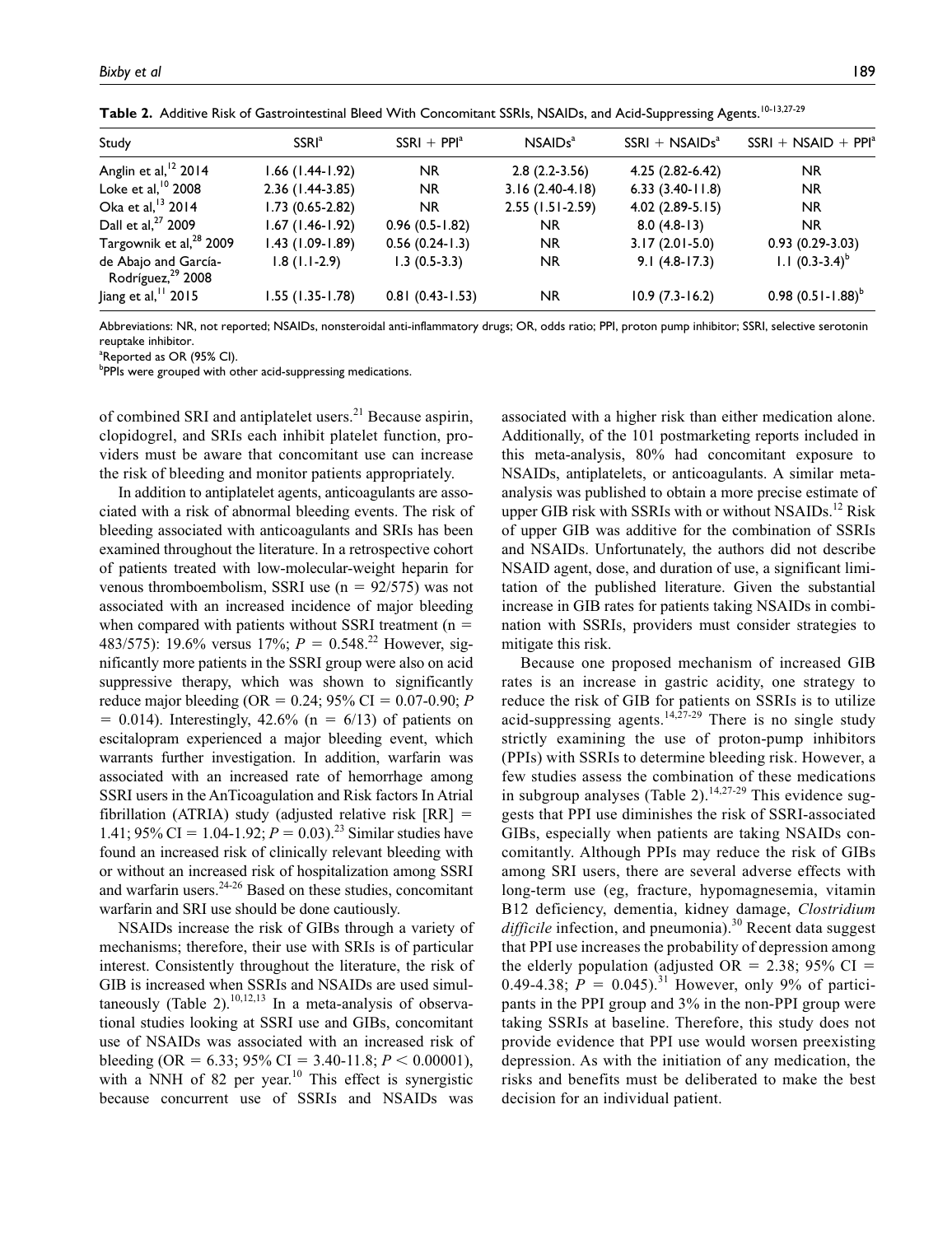## *Risks for Specific Antidepressants*

Beyond the use of acid-suppressive agents, another strategy for prescribers to reduce bleeding episodes in high-risk patients is to consider an antidepressant agent with lower binding affinity to the serotonin transporter. Several studies have included subgroup analyses examining SRI by affinity and suggest that agents with high and even intermediateaffinity for the serotonin transporter are associated with an increased risk of bleeding.32-37 However, some subgroup analyses indicate no significant association between SSRI affinity and bleeding.<sup>38,39</sup> In a case-control study ( $n = 359$ ) examining GI bleeds among SSRI users, high-affinity SSRIs, defined as having a dissociation constant  $(K<sub>n</sub>)$  less than 1.0 (clomipramine, fluoxetine, paroxetine, and sertraline), and intermediate-affinity SSRIs, with  $K<sub>n</sub>$  1.0 to 10.0 (amitriptyline, citalopram, escitalopram, imipramine, and venlafaxine), were associated with an increased risk of upper GIB (OR = 2.1, 95% CI = 1.3-3.3, OR = 2.0, 95% CI = 1.1-3.6, respectively). $40$  In contrast, low-affinity or non-SSRI antidepressants, with  $K<sub>D</sub>$  greater than 10.0 (amoxap-<br>ine, bupropion, desipramine, doxepin, maprotiline, bupropion, desipramine, doxepin, maprotiline, mirtazapine, nefazodone, nortriptyline, phenelzine, protriptyline, tranylcypromine, trazodone, and trimipramine) were not associated with significantly increased risk of GIB (OR  $= 1.0$ ; 95% CI = 0.4-2.3). In a cohort study by Castro et al,<sup>41</sup> risk of bleeding was compared between high-affinity (duloxetine, escitalopram, fluoxetine, paroxetine, and sertraline) and low- to intermediate-affinity SRIs (bupropion, mirtazapine, and nefazodone); a higher risk of GIB (adjusted RR = 1.17; 95% CI = 1.02-1.34) and stroke (adjusted RR = 1.18; 95% CI =  $1.06-1.32$ ) was found in the high-affinity group.

Despite these studies, a consensus was still lacking on the risk of bleeding associated with agents with low or no affinity for the serotonin transporter. To bridge this gap, Na et al<sup>42</sup> conducted a meta-analysis of 7 studies to classify the bleeding risk with mirtazapine and bupropion. Neither agent significantly decreased the risk of bleeding when compared with SSRIs (OR = 1.0, 95% CI =  $0.87$ -1.14, and  $OR = 0.90, 95\% \text{ CI} = 0.69 - 1.18$ , respectively). Mirtazapine was associated with a significant risk of GIB when compared with no antidepressants ( $OR = 1.18$ , 95% CI = 1.01-1.38), but there was no significant difference between all types of bleeding (OR = 1.12, 95% CI = 0.97-1.27). Information comparing the bupropion group with a control group free from antidepressant use was not available. This meta-analysis was limited by the small number of studies, the limited number of patients taking mirtazapine or bupropion compared with SSRIs, and the inability to control for confounding bleeding risk factors.<sup>42</sup>

Based on the mechanism of bleeding associated with SRIs, any antidepressant that inhibits the reuptake of serotonin, such as tricyclic antidepressants, would carry a risk of bleeding. The study by Lewis et  $al<sup>40</sup>$  classifies tricyclic antidepressants appropriately by their affinity for the serotonin transporter. Additionally, the above literature does not include newer antidepressants such as vortioxetine and vilazodone. However, these agents inhibit the reuptake of serotonin with high affinity for the serotonin transporter: Ki  $= 2.6$  and 0.1 nM, respectively.<sup>6,7</sup> Theoretically, vortioxetine and vilazodone would have a risk of bleeding similar to that of other high-affinity SSRIs. Despite the lack of literature regarding bleeding risk with these agents, the prescribing information includes caution that these serotonergic antidepressants may increase the risk of abnormal bleeding, which may be increased if administered with other medications that affect coagulation.<sup>6,7</sup> More evidence is needed examining the bleeding risk associated with low-affinity and non–serotonin transporter antidepressants. However, available data support that there is a lower risk of bleeding associated with these agents.

## *Bleeding Risk Timeline*

In conjunction with concomitant medications and antidepressant selection, the impact of exposure time on bleeding risk should be considered. SRIs can increase gastric acidity almost immediately, whereas it may take a week to deplete platelets of serotonin.<sup>5</sup> In a meta-analysis by Loke et al,  $10$  the median time to upper GIB was 25 weeks. In contrast, Dall et al<sup>27</sup> and Targownik et al<sup>28</sup> found the risk of bleeding to be highest in the first 28 days of SRI use, making it difficult to determine how duration of SRI use affects bleeding risk.

Because, mechanistically, GIBs have a slightly different pathophysiological mechanism, and other bleed types have different confounding variables, it may be difficult to compare the timing of risk of these bleed types. When looking at the timing of first-onset stroke among SSRI users, a survival analysis found cumulative incidence ratios for ischemic and hemorrhagic stroke to be higher during the first 3 years of SSRI exposure, with 20% of strokes occurring in the first 6 months.<sup>43</sup> However, in the meta-analysis by Hackam and Mrkobrada,<sup>15</sup> 6 of the 7 studies that correlated time of SSRI exposure to brain hemorrhage demonstrated that risk was highest with short-term recent exposure than long-term exposure. Risk of PPH increased among those with antidepressant use within 30 days before the delivery date; however, total exposure time was not studied.<sup>16</sup> Overall, bleeding risk with SSRI use appears to be highest early in the course of therapy, likely within the first 30 days, but more studies are needed to validate this conclusion.

# **Relevance to Patient Care and Clinical Practice**

Because GIB is the most common type of bleed associated with SRI use, providers should consider preventive strategies for GIBs in high-risk patients. When clinicians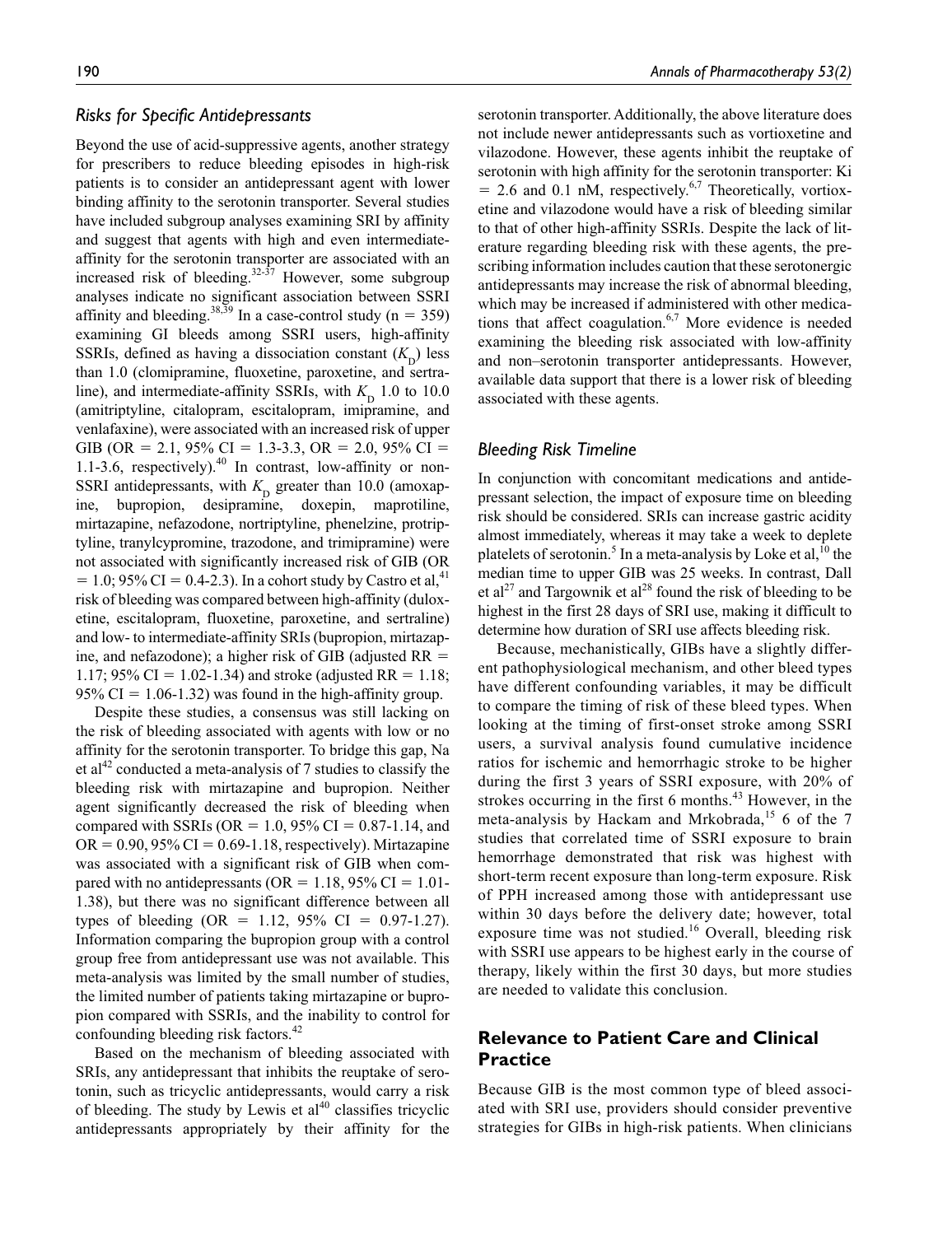# Table 3. Summary of Risk Factors for Abnormal Bleeding.<sup>3,10-17</sup>

#### Risk Factors

- Gastrointestinal bleed
	- Medications
		- NSAIDs
		- Antiplatelet agents
		- Anticoagulants
	- Current use of SRIs
		- SSRIs
		- SNRIs
	- o Increased age
	- Comorbid conditions
		- Peptic ulcer disease
		- Diabetes
		- Chronic liver disease
		- Chronic renal failure
		- Gastroesophageal reflux disease
	- o Personal habits
		- Smoking
	- Alcohol consumption
- Brain hemorrhage
	- Current use of SSRIs New and short-term use of SSRIs
	- Depression
	-
	- Postpartum hemorrhage Cesarean delivery
		- Multiple pregnancies
		- o Prolonged labor
		-
		- o Previous postpartum hemorrhage
		- Hypertension
		- Diabetes
		- Coagulation disorders
		- Anticoagulant use
		- Maternal age
		- $\circ$  SRI use within 30 days of delivery



stratify a patient's risk factors for GIB, they must also include SRIs as one of these factors (Table 3). In a patient at high risk for bleeding or with a history of bleeding, a medication with little to no effect on the serotonin transporter may be considered. Mirtazapine, bupropion, and trazodone theoretically have little effect on the serotonin transporter and would not have the same risk of bleeding as SRIs. On the other hand, trazodone and mirtazapine are antagonists of 5-HT $_{2A}$ , which theoretically would reduce platelet response and aggregation.<sup>44</sup> More studies are needed to establish the role of  $5-HT_{2A}$  antagonism in platelet response. Additionally, prescribers should consider patient history and response to prior antidepressants when deciding between agents. Because bupropion has a mechanism of action independent of serotonin, it provides a suitable alternative for patients at increased risk of bleeding until further studies are conducted.

Whereas most studies included PPIs, acid-reducing medications may reduce the risk of SRI-associated GIB. However, risk versus benefit of adding a PPI must be considered because long-term PPI use is not without risk. The elderly population presents a unique challenge because advanced age is a risk factor for GIB and GIB-associated mortality as well as adverse effects of PPIs.<sup>30</sup>

At this time, SSRI-induced bleeding risk among the surgical population remains of unknown significance. Although antiplatelet agents are often held before surgery, there is no evidence to support stopping or tapering SRIs.<sup>17</sup> Therefore, SRI treatment should continue in patients undergoing surgical procedures because abruptly stopping these medications may lead to serotonin withdrawal symptoms or negatively affect management of target psychiatric symptoms.

Providers must inquire about all over-the-counter medications, especially NSAID and aspirin use. For patients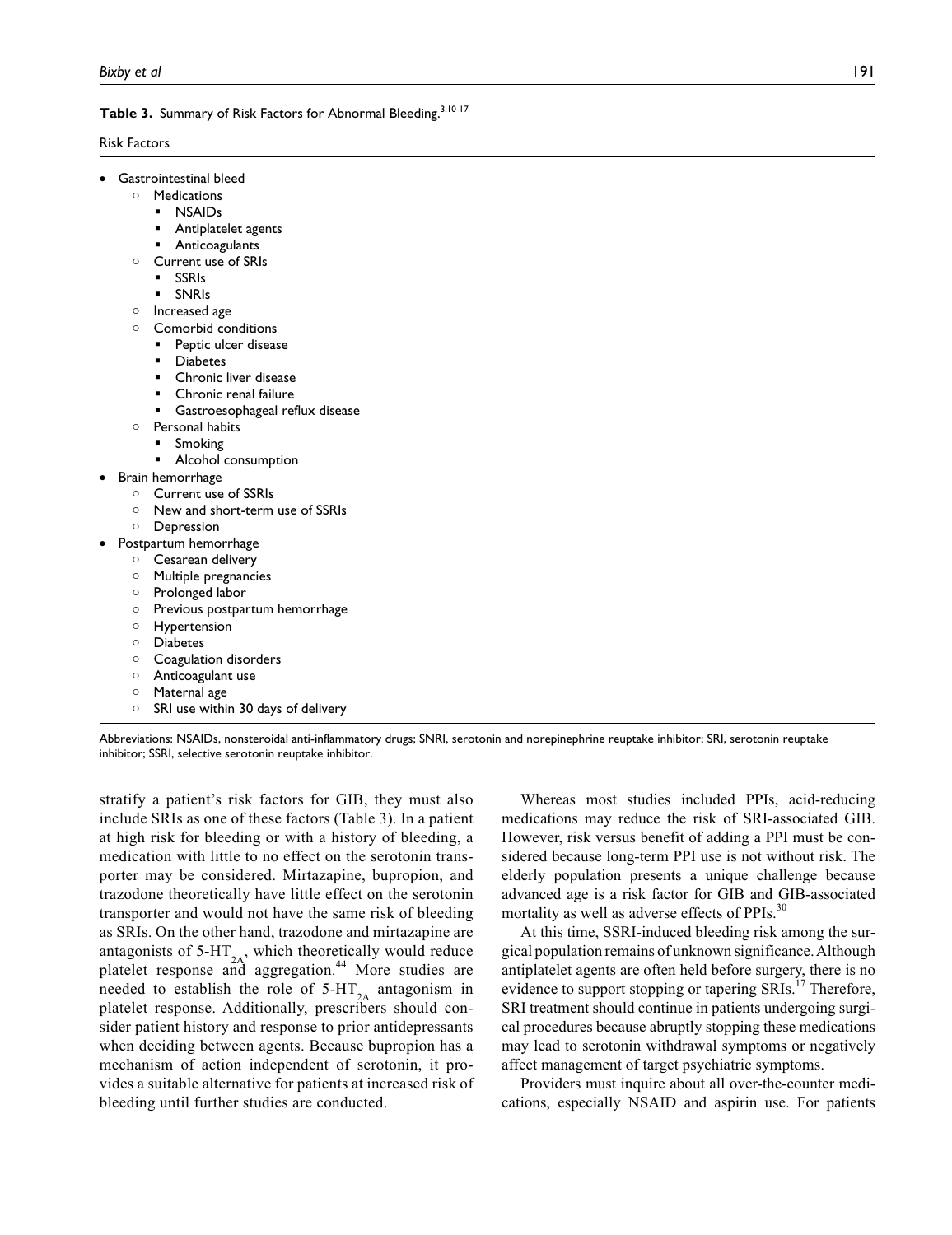**Table 4.** Medication Prescribing and Patient Education Considerations.

- Educate the patient about the increased risk of bleeding associated with SRIs before initiating therapy
- Educate the patient on how to identify signs and symptoms associated with abnormal bleeding and when to seek medical treatment
- Weigh the risks and benefits of antidepressant use against the risk of abnormal bleeding
- Avoid discontinuing antidepressants in patients with an active indication for use based on bleeding risk alone
- If a patient develops a GIB, the risks and benefits must be weighed before discontinuing antidepressant therapy, and an acidsuppressing agent may be added to reduce the risk of developing additional bleeds
- Avoid unnecessary NSAID use
- When prescribers must use high doses of NSAIDs with SSRIs, they should consider acid-suppression therapy to reduce the risk of GIBs

Abbreviations: GIB, gastrointestinal bleed; NSAIDs, nonsteroidal anti-inflammatory drugs; SRI, serotonin reuptake inhibitor; SSRI, selective serotonin reuptake inhibitor.

who routinely use these or other medications that increase bleeding risk, patient education among new SRI users should include explaining that GIB is a rare but serious adverse effect of SRIs and how to recognize symptoms of a GIB (Table 4).

Pharmacists may have a positive impact on patients treated with SRIs at high risk of bleeding. Pharmacist interventions have been shown to increase medication adherence and reduce side effects of antidepressants.<sup>45,46</sup> Additionally, high-risk medications, such as anticoagulants, are followed by pharmacists in many inpatient hospitals and outpatient clinics. Among patients starting warfarin, daily consultation by a pharmacist has been shown to significantly decrease hospital stay, number of days the patient received excessive anticoagulation, and number of significantly interacting drugs with warfarin. $47$  However, it is unclear if the increased risk of bleeding between warfarin and SRIs was highlighted in these study patients. Pharmacists must be proactive about intervening in patients who are at high risk of bleeding, such as those on anticoagulants and SRIs. Additionally, providers should consult their pharmacist regarding any questions related to drug-drug interactions.

# **Conclusion**

SRI use is associated with an increased risk of bleeding, which is more notable early in the course of treatment. Concomitant NSAID use substantially increases the risk of experiencing GIBs. Acid-suppressing agents or use of a no or low-affinity serotonin transporter antidepressant should be considered for patients at high risk of bleeding, especially those on NSAIDs or of advanced age. Although prospective, randomized controlled trials would be an ideal method to fully evaluate the risk of bleeding with antidepressants, differential risk among agents, and the impact of acid-suppressing medications, a prospective study of this magnitude is not practically feasible. In the absence of this level of evidence, it remains crucial to include SRIs in bleeding risk assessments, especially in high-risk patients.

#### **Declaration of Conflicting Interests**

The authors declared no potential conflicts of interest with respect to the research, authorship, and/or publication of this article.

#### **Funding**

The authors received no financial support for the research, authorship, and/or publication of this article.

## **ORCID iD**

Alexandra L. Bixby **D** <https://orcid.org/0000-0003-1869-5202>

#### **References**

- 1. Kessler RC, Berglund P, Demler O, Jin R, Merikangas KR, Walters EE. Lifetime prevalence and age-of-onset distributions of DSM-IV disorders in the National Comorbidity Survey Replication. *Arch Gen Psychiatry*. 2005;62:593-602. doi:10.1001/archpsyc.62.6.593
- 2. Rui P, Hing E, Okeyode T. National Ambulatory Medical Care Survey: 2014 state and national summary tables. [https://www.cdc.gov/nchs/data/ahcd/namcs\\_summary/2014\\_](https://www.cdc.gov/nchs/data/ahcd/namcs_summary/2014_namcs_web_tables.pdf) namcs web tables.pdf. Accessed July 27, 2018.
- 3. Laporte S, Chapelle C, Caillet P, et al. Bleeding risk under selective serotonin reuptake inhibitor (SSRI) antidepressants: a meta-analysis of observational studies. *Pharmacol Res*. 2017;118:19-32. doi:10.1016/j.phrs.2016.08.017
- 4. Halperin D, Reber G. Influence of antidepressants on hemostasis. *Dialogues Clin Neurosci*. 2007;9:47-59.
- 5. Andrade C, Sharma E. Serotonin reuptake inhibitors and risk of abnormal bleeding. *Psychiatr Clin North Am*. 2016;39:413- 426. doi:10.1016/j.psc.2016.04.010
- 6. Trintellix [package insert]. Deerfield, IL: Takeda Pharmaceuticals America, Inc; 2016.
- 7. Viibryd [package insert].Cincinnati, OH: Forest Laboratories, Inc; 2015.
- 8. Schellander R, Donnerer J. Antidepressants: clinically relevant drug interactions to be considered. *Pharmacology*. 2010;86:203-215. doi:10.1159/000319744
- 9. Labos C, Dasgupta K, Nedjar H, Turecki G, Rahme E. Risk of bleeding associated with combined use of selective serotonin reuptake inhibitors and antiplatelet therapy following acute myocardial infarction. *CMAJ*. 2011;183:1835-1843. doi:10.1503/cmaj.100912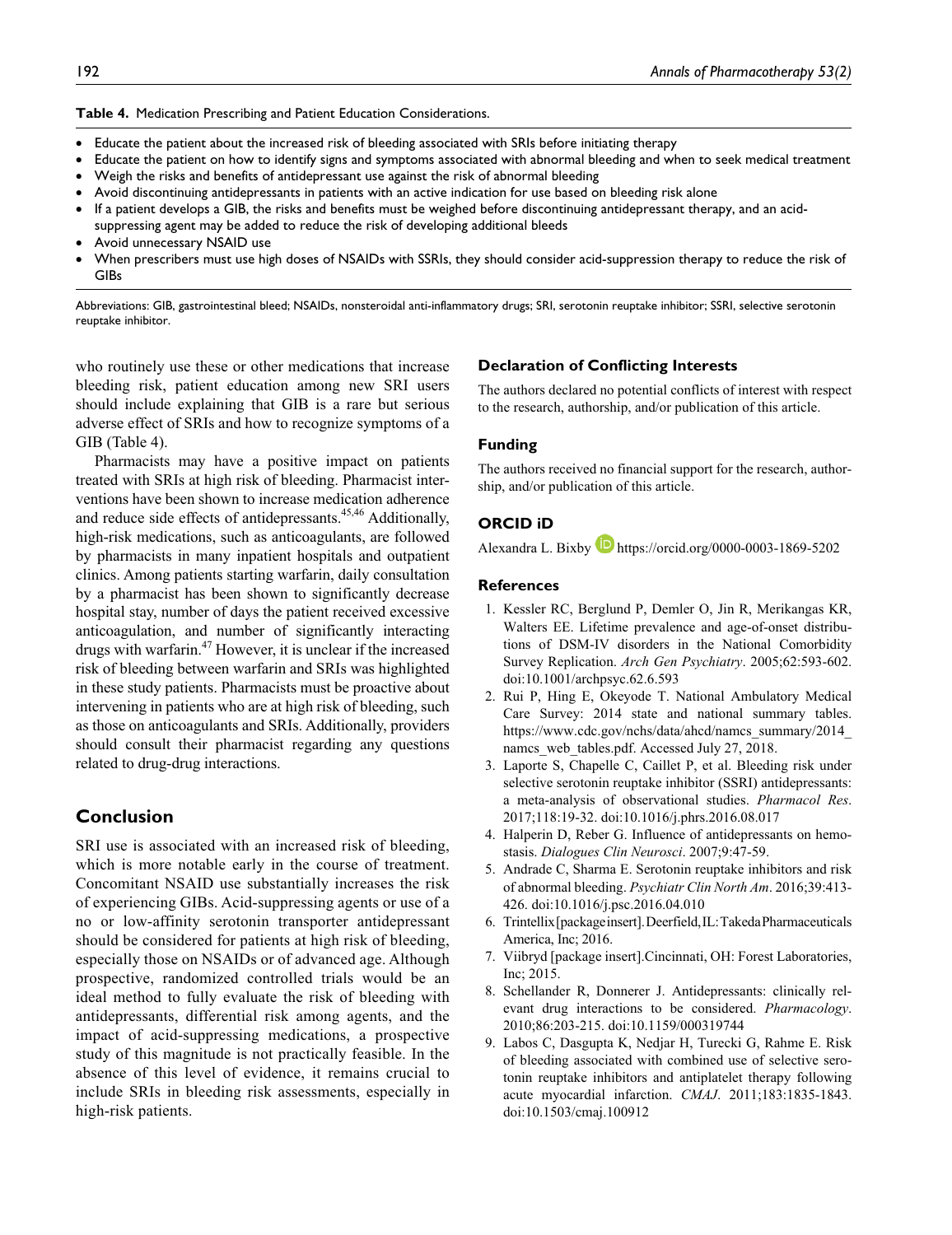- 10. Loke YK, Trivedi AN, Singh S. Meta-analysis: gastrointestinal bleeding due to interaction between selective serotonin uptake inhibitors and non-steroidal anti-inflammatory drugs. *Aliment Pharmacol Ther*. 2008;27:31-40. doi:10.1111/j.1365- 2036.2007.03541.x
- 11. Jiang HY, Chen HZ, Hu XJ, et al. Use of selective serotonin reuptake inhibitors and risk of upper gastrointestinal bleeding: a systematic review and meta-analysis. *Clin Gastroenterol Hepatol*. 2015;13:42-50.e3. doi:10.1016/j.cgh.2014.06.021
- 12. Anglin R, Yuan Y, Moayyedi P, Tse F, Armstrong D, Leontiadis GI. Risk of upper gastrointestinal bleeding with selective serotonin reuptake inhibitors with or without concurrent nonsteroidal anti-inflammatory use: a systematic review and meta-analysis. *Am J Gastroenterol*. 2014;109:811-819. doi:10.1038/ajg.2014.82
- 13. Oka Y, Okamoto K, Kawashita N, Shirakuni Y, Takagi T. Meta-analysis of the risk of upper gastrointestinal hemorrhage with combination therapy of selective serotonin reuptake inhibitors and non-steroidal anti-inflammatory drugs. *Biol Pharm Bull*. 2014;37:947-953.
- 14. Shin D, Oh YH, Eom CS, Park SM. Use of selective serotonin reuptake inhibitors and risk of stroke: a systematic review and meta-analysis. *J Neurol*. 2014;261:686-695. doi:10.1007/ s00415-014-7251-9
- 15. Hackam DG, Mrkobrada M. Selective serotonin reuptake inhibitors and brain hemorrhage: a meta-analysis. *Neurology*. 2012;79:1862-1865. doi:10.1212/WNL.0b013e318271f848
- 16. Jiang HY, Xu LL, Li YC, Deng M, Peng CT, Ruan B. Antidepressant use during pregnancy and risk of postpartum hemorrhage: a systematic review and meta-analysis. *J Psychiatr Res*. 2016;86:160-167. doi:10.1016/j.jpsychires.2016.09.001
- 17. Singh I, Achuthan S, Chakrabarti A, Rajagopalan S, Srinivasan A, Hota D. Influence of pre-operative use of serotonergic antidepressants (SADs) on the risk of bleeding in patients undergoing different surgical interventions: a metaanalysis. *Pharmacoepidemiol Drug Saf*. 2015;24:237-245. doi:10.1002/pds.3632
- 18. Kim SH, Yun JM, Chang CB, Piao H, Yu SJ, Shin DW. Prevalence of upper gastrointestinal bleeding risk factors among the general population and osteoarthritis patients. *World J Gastroenterol*. 2016;22:10643-10652. doi:10.3748/ wjg.v22.i48.10643
- 19. Sostres C, Lanas A. Epidemiology and demographics of upper gastrointestinal bleeding: prevalence, incidence, and mortality. *Gastrointest Endosc Clin N Am*. 2011;21:567-581. doi:10.1016/j.giec.2011.07.004
- 20. Lin CC, Hu HY, Luo JC, et al. Risk factors for gastrointestinal bleeding in clopidogrel users: a nationwide populationbased study. *Aliment Pharmacol Ther*. 2013;38:119-128. doi:10.1111/apt.12483
- 21. Maschino F, Hurault-delarue C, Chebbane L, Fabry V, Montastruc JL, Bagheri H; French Association of Regional Pharmacovigilance Centers. Bleeding adverse drug reactions (ADRs) in patients exposed to antiplatelet plus serotonin reuptake inhibitor drugs: analysis of the French Spontaneous Reporting Database for a controversial ADR. *Eur J Clin Pharmacol*. 2012;68:1557-1560. doi:10.1007/ s00228-012-1268-8
- 22. Samuel NG, Seifert CF. Risk of bleeding in patients on full-dose enoxaparin with venous thromboembolism and selective serotonin reuptake inhibitors. *Ann Pharmacother*. 2017;51:226-231. doi:10.1177/1060028016677309
- 23. Quinn GR, Singer DE, Chang Y, et al. Effect of selective serotonin reuptake inhibitors on bleeding risk in patients with atrial fibrillation taking warfarin. *Am J Cardiol*. 2014;114:583-586. doi:10.1016/j.amjcard.2014.05.037
- 24. Wallerstedt SM, Gleerup H, Sundström A, Stigendal L, Ny L. Risk of clinically relevant bleeding in warfarin-treated patients—influence of SSRI treatment. *Pharmacoepidemiol Drug Saf*. 2009;18:412-416. doi:10.1002/pds.1737
- 25. Schalekamp T, Klungel OH, Souverein PC, de Boer A. Increased bleeding risk with concurrent use of selective serotonin reuptake inhibitors and coumarins. *Arch Intern Med*. 2008;168:180-185. doi:10.1001/archinternmed.2007.32
- 26. Schelleman H, Brensinger CM, Bilker WB, Hennessy S. Antidepressant-warfarin interaction and associated gastrointestinal bleeding risk in a case-control study. *PLoS One*. 2011;6:e21447. doi:10.1371/journal.pone.0021447
- 27. Dall M, de Muckadell OBS, Lassen AT, Hansen JM, Hallas J. An association between selective serotonin reuptake inhibitor use and serious upper gastrointestinal bleeding. *Clin Gastroenterol Hepatol*. 2009;7:1314-1321. doi:10.1016/j.cgh.2009.08.019
- 28. Targownik LE, Bolton JM, Metge CJ, Leung S, Sareen J. Selective serotonin reuptake inhibitors are associated with a modest increase in the risk of upper gastrointestinal bleeding. *Am J Gastroenterol*. 2009;104:1475-1482. doi:10.1038/ ajg.2009.128
- 29. de Abajo FJ, García-Rodríguez LA. Risk of upper gastrointestinal tract bleeding associated with selective serotonin reuptake inhibitors and venlafaxine therapy: interaction with nonsteroidal anti-inflammatory drugs and effect of acidsuppressing drugs. *Arch Gen Psychiatry*. 2008;65:795-803. doi:10.1001/archpsyc.65.7.795
- 30. Eusebi LH, Rabitti S, Artesiani ML, et al. Proton pump inhibitors: risks of long-term use. *J Gastroenterol Hepatol*. 2017;32:1295-1302. doi:10.1111/jgh.13737
- 31. Laudisio A, Incalzi RA, Gemma A, et al. Use of proton-pump inhibitors is associated with depression: a population-based study. *Int Psychogeriatr*. 2018;30:153-159. doi:10.1017/ S1041610217001715
- 32. Wang YP, Chen YT, Tsai CF, et al. Short-term use of serotonin reuptake inhibitors and risk of upper gastrointestinal bleeding. *Am J Psychiatry*. 2014;171:54-61. doi:10.1176/ appi.ajp.2013.12111467
- 33. Renoux C, Vahey S, Dell'aniello S, Boivin JF. Association of selective serotonin reuptake inhibitors with the risk for spontaneous intracranial hemorrhage. *JAMA Neurol*. 2017;74:173- 180. doi:10.1001/jamaneurol.2016.4529
- 34. Lee YC, Shau WY, Chang CH, Chen ST, Lin MS, Lai MS. Antidepressant use and the risk of upper gastrointestinal bleeding in psychiatric patients: a nationwide cohort study in Taiwan. *J Clin Psychopharmacol*. 2012;32:518-524. doi:10.1097/JCP.0b013e31825ccd5a
- 35. Gahr M, Zeiss R, Lang D, et al. Association between haemorrhages and treatment with selective and non-selective serotonergic antidepressants: possible implications of quantitative signal